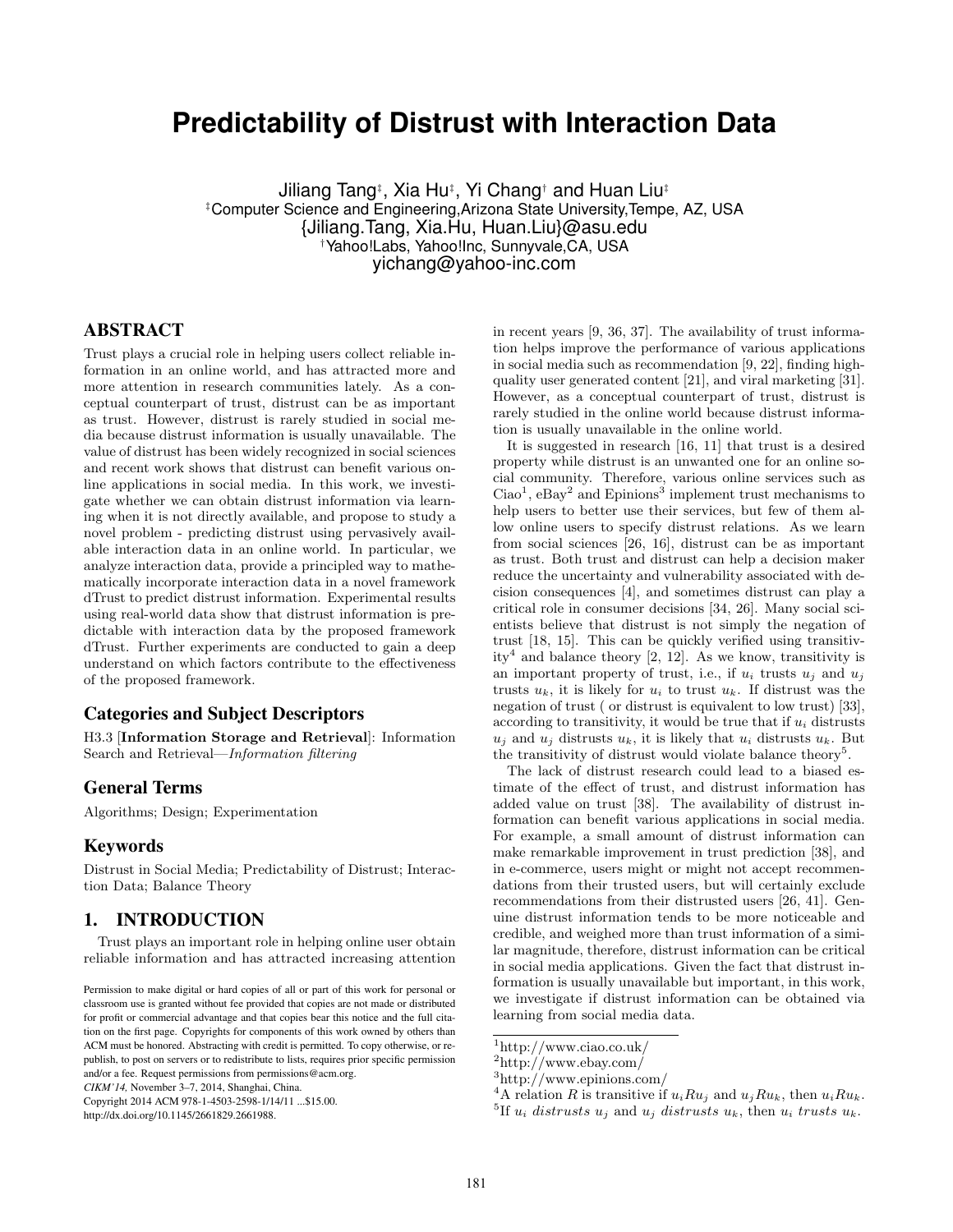

Figure 1: An Illustration of Interaction Data in Product Review Sites.

In the physical world, people are likely to share trust with others while hide their distrust. However, we still can tell distrust by observing their interactions. With this intuition, interaction data in social media might be helpful to obtain distrust information when it is not directly available. Interaction data is pervasively available in social media. Figure 1 illustrates interaction data available in product review sites like Epinions. Trust relations among users (e.g.,  $\{u_1 \rightarrow u_2\}$ ) are available. Users can give helpfulness ratings to reviews written by other users. For example,  $u_2$  rates the helpfulness of reviews  $r_1$  and  $r_2$  written by  $u_1$ . Users can rate a review with various scores to indicate its helpfulness from "not helpful" to "very helpful". In this paper, we propose to turn the search of distrust information into a problem of predictability of distrust using interaction data. In essence, we investigate  $- (1)$  how to exploit interaction data? and  $(2)$ how to model interaction data mathematically to predict distrust relations? Our solutions to these two challenges result in a novel framework dTrust for the distrust prediction problem. Our main contributions are summarized below,

- Provide a principled way to enable the predictability of distrust by exploiting interaction data;
- Propose a novel framework dTrust to predict distrust relations by incorporating interaction data mathematically; and
- Evaluate the proposed framework dTrust in real-world data to understand the working of dTrust.

The rest of paper is organized as follows. The studied problem is formally defined in Section 2. In Section 3, we describe the datasets and the importance of interactions in the predictability of distrust relations. In Section 4, we introduce the way to incorporate interaction data and the proposed framework dTrust to predict distrust relations with interaction data. Section 5 presents experimental results with discussions. Section 6 reviews related work. Finally, Section 7 concludes this study with future work.

## **2. PROBLEM STATEMENT**

In this paper, we study the problem in the context of product review sites, however, the proposed framework is general and can be applied to other sites implementing trust mechanisms. Let  $\mathcal{U} = \{u_1, u_2, ..., u_n\}$  and  $\mathcal{R} = \{r_1, r_2, ..., r_m\}$ be the sets of users and reviews respectively, where  $n$  is the number of users and  $m$  is the number of reviews. We use  $\mathbf{T} \in \mathbb{R}^{n \times n}$ ,  $\mathbf{D} \in \mathbb{R}^{n \times n}$ ,  $\mathbf{P} \in \mathbb{R}^{n \times m}$ , and  $\mathbf{R} \in \mathbb{R}^{n \times m}$  to denote user-user trust relations, user-user distrust relations, user-review authorship relations, and user-review helpfulness ratings at time t, respectively.  $\mathbf{T}_{ij} = 1$  (or  $\mathbf{D}_{ij} = 1$ ) if  $u_i$  trusts (or distrusts)  $u_j$ , zero otherwise.  $P_{ij} = 1$  if  $u_i$ writes  $r_j$ , zero otherwise. If  $u_i$  rates the helpfulness of  $r_j$ ,  $\mathbf{R}_{ij}$  is the helpfulness rating score, and we use the symbol "?" to denote  $\mathbf{R}_{ij}$  if  $u_i$  does not rate  $r_j$ .

The availability of trust information T encourages many trust-related applications, and trust prediction is one of the most important and popular applications. Assume that  $\mathbf{T}_t \in \mathbb{R}^{n \times n}$  denotes user-user trust relations established after the time  $t$ , trust prediction aims to develop a predictor f to predict new relations  $\mathbf{T}_t$  using old relations  $\mathbf{T}_t$ ,

$$
f: \{\mathbf{T}\} \to \{\mathbf{T}_t\}.
$$
 (1)

When both distrust  $D$  and trust  $T$  information are available, trust and distrust prediction problem is extensively studied to predict new trust and distrust relation as

$$
f: \{\mathbf{T}, \mathbf{D}\} \to \{\mathbf{T}_t, \mathbf{D}_t\},\tag{2}
$$

where  $\mathbf{D}_t \in \mathbb{R}^{n \times n}$  denotes user-user distrust relations established after the time t. Trust and distrust prediction problem is to develop a predictor  $f$  to predict new trust and distrust relations  $\{T_n, D_n\}$  using old trust and distrust relations  $\{T, D\}.$ 

Given the unavailability and importance of distrust information, we ask whether distrust information can be learned from interaction data. We formally define it as: *given useruser trust relations* T*, user-review authorship relations* P *and user-review helpfulness ratings* R*, we aim to develop a predictor* f *to predict distrust relations* D *with* T*,* P *and* R,

$$
f: \{\mathbf{T}, \mathbf{P}, \mathbf{R}\} \to \{\mathbf{D}\}. \tag{3}
$$

## **3. DATA ANALYSIS**

In this section, we first introduce the dataset we used for this study, and then provide our solution to the first challenge - how to exploit interaction data.

#### **3.1 Dataset**

Trust mechanisms are implemented by various online services; however, few of them allow uses to establish distrust relations. Although the product review site Epinions allows users to trust and distrust other users, distrust relations are unavailable to the public. For the research purpose, a dataset with distrust relations was given by Epinions staff [24]. We preprocess the data by filtering users without any trust and distrust relations. This dataset includes trust and distrust relations, user-review authorship relations and user-review helpfulness ratings. Note that the availability of distrust relations in this dataset serves as the ground truth for only analysis and evaluation purpose, which are not used in the learning process of the proposed framework. The statistics of the dataset are shown in Table 1.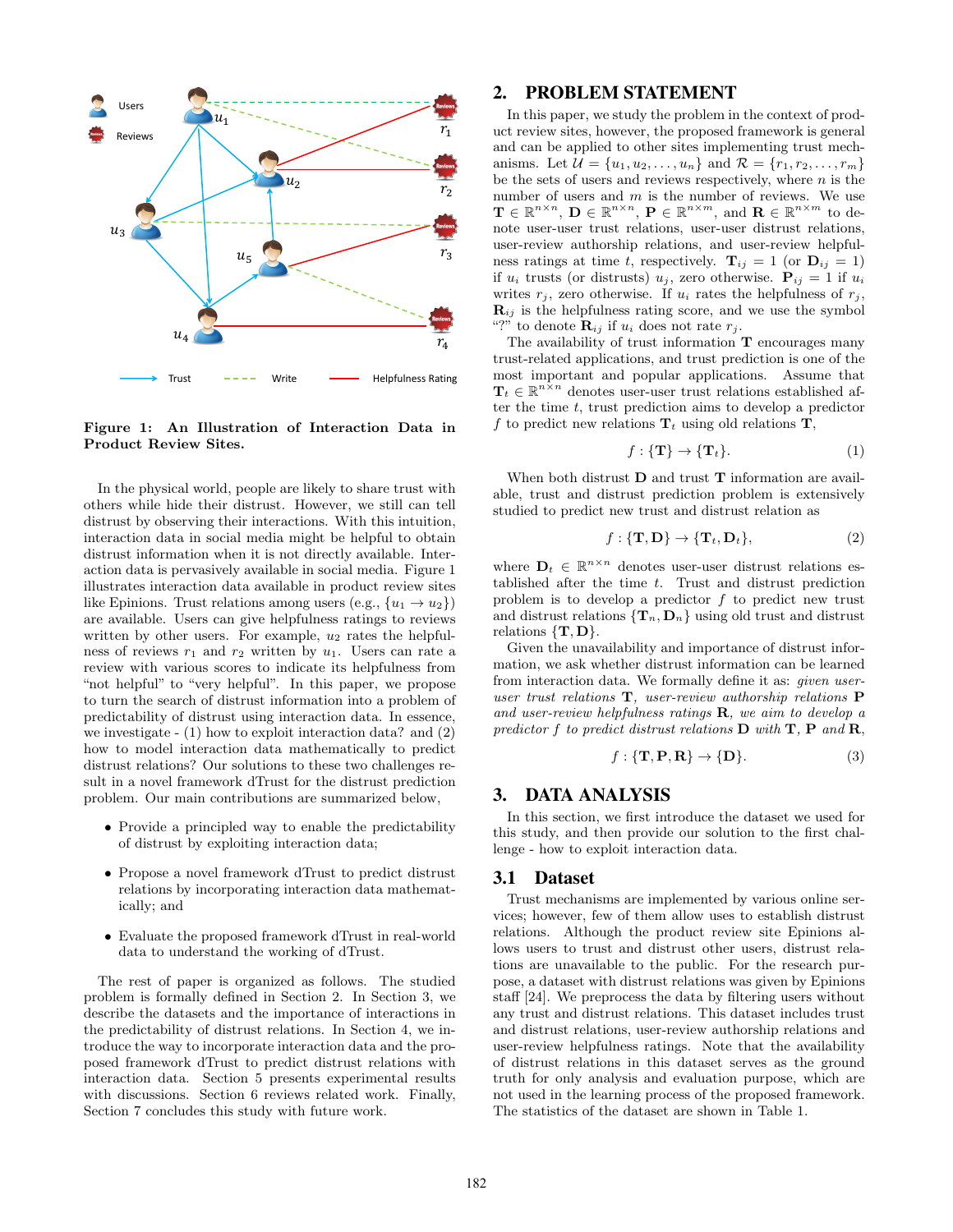

Figure 2: The Distributions of Indegree and Outdegree of Trust and Distrust Relations.

We compute the number of trust and distrust relations each user receives and creates, and these distributions are shown in Figure 2. The distributions for both trust and distrust suggest a power-law-like distribution that is typical in social networks. Users in Epinions can specify a score from 1 to 6 to indicate the helpfulness of a review from "not helpful" to "very helpful". We investigate the helpfulness rating distributions and find that more than 70% of users give a score 4 or 5 with an average score of 4.7129. In the following subsection, we investigate the correlation between interactions and distrust relations.

#### **3.2 Analysis on Interaction Data**

Users can participate in various online activities such as liking, commenting or rating, which produces rich interaction data in social media. Users can perform negative interactions to other users by disliking, giving negative comments or negative ratings on their generated content. In the context of product review sites, a user can rate reviews written by another user not helpful, which shows disagreement and antagonism toward the user. It is reasonable to surmise that negative interactions (e.g., "not helpful" ratings) might be correlated to their distrust relations. In this subsection, we study the correlations between negative interactions and distrust relations to seek a solution to the first challenge.

In Epinions, users can rate reviews with scores 1 to 6 to indicate their helpfulness. In this study, we consider scores less than 3 as not helpful ratings (or negative interactions).



Figure 3:  $\#$  Negative Interactions vs. Distrust Relations.

We calculate a matrix  $\mathbf{Q} \in \mathbb{R}^{n \times n}$  from user-review authorship relations  $P$  and user-review helpfulness ratings  $R$  where  $\mathbf{Q}_{ij}$  is the number of negative interactions from  $u_i$  to  $u_j$ .

To study the correlation between negative interactions and distrust relations, we try to answer the question - *are two users with negative interactions more likely to have a distrust relation than two randomly chosen users?*. Let  $\mathcal{H} =$  $\{\langle u_i, u_j \rangle | \mathbf{Q}_{ij} > 0\}$  be the set of pairs of users with negative interactions. For each pair of users  $\langle u_i, u_j \rangle$ , we use  $a_n$ and  $b_r$  to indicate whether there exist distrust relations for  $\langle u_i, u_j \rangle$  and  $\langle u_i, u_k \rangle$  respectively, where  $u_k$  is a randomly chosen user. If  $u_i$  distrusts  $u_j$ ,  $a_n = 1$  and zero otherwise; while if  $u_i$  distrusts  $u_k$ ,  $b_r = 1$  and zero otherwise. For all pairs in  $H$ , we obtain two vectors, **a** and **b**. **a** is the set of  $a_n$ , while **b** is the set of  $b_r$ . We conduct a two-sample t-test on a and b. The null hypothesis and the alternative hypothesis are defined as

$$
H_0: \mathbf{a} \leq \mathbf{b}, \quad H_1: \mathbf{a} > \mathbf{b}.\tag{4}
$$

The null hypothesis is rejected at significance level  $\alpha = 0.01$ with p-value of 7.12e-147. Evidence from t-test suggests a positive answer to the question: *there is a strong correlation between negative interactions and distrust relations, and users with negative interactions are likely to have distrust relations.*

We define  $K$  as the set of unique non-zero numbers of negative interactions in Q as

$$
\mathcal{K} = \{K | K \neq 0 \land \exists_{\langle u_i, u_j \rangle} \mathbf{Q}_{ij} = K\}
$$
 (5)

To study the impact of the number of negative interactions on the correlation, we use  $\mathcal{S}_K$  to denote the set of pairs of users  $\langle u_i, u_j \rangle$  where the number of negative interactions from  $u_i$  to  $u_j$  is no less than  $K \in \mathcal{K}$ , which is formally defined as

$$
\mathcal{S}_K = \{ \langle u_i, u_j \rangle | \mathbf{Q}_{ij} \ge K \}. \tag{6}
$$

We further define that  $\mathcal{D}_K$  is the set of pairs with distrust relations in  $\mathcal{S}_K$  as

$$
\mathcal{D}_K = \{ \langle u_i, u_j \rangle | (\mathbf{Q}_{ij} \ge K) \wedge \mathbf{D}_{ij} = 1 \}. \tag{7}
$$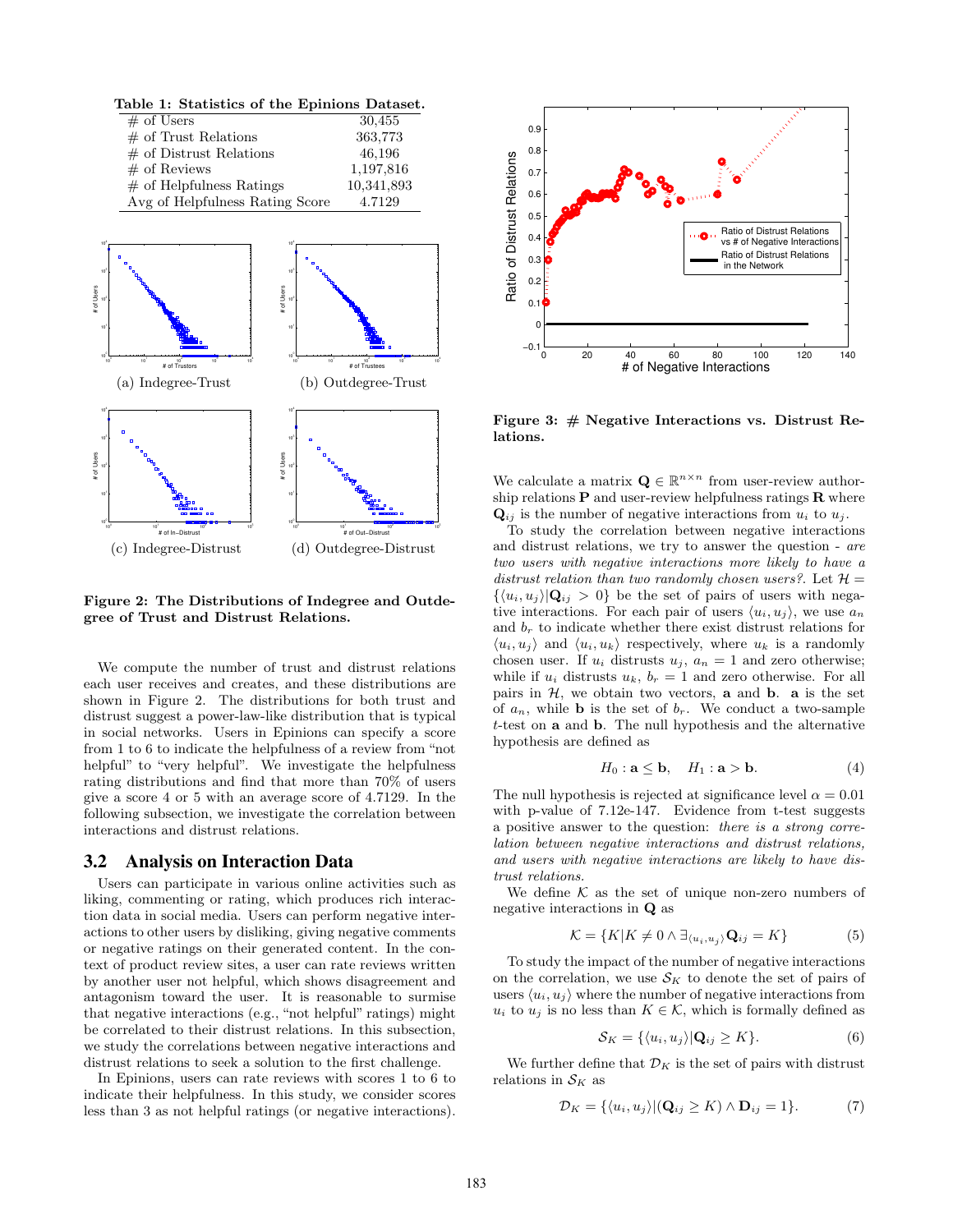Then we calculate  $p<sub>K</sub>$  as the ratio of pairs with distrust relations  $\mathcal{D}_K$  in  $\mathcal{S}_K$  as

$$
p_K = \frac{|\mathcal{D}_K|}{|\mathcal{S}_K|}.\tag{8}
$$

The distribution of ratios of distrust relations  $p<sub>K</sub>$ s with respect to  $K$  is shown in Figure 3. Note that the black solid line in the figure denotes the ratio of distrust relations  $r_{dis}$ in the distrust network. For all  $K$ ,  $p<sub>K</sub>$ s are much larger than  $r_{dis}$ , which further suggests the correlation between negative interactions and distrust relations. With the increase of  $K$ , the ratios  $p<sub>KS</sub>$  tend to increase, which indicates that the more negative interactions two users have, the more likely a distrust relation exists between them.

# **4. OUR FRAMEWORK - dTrust**

In the last section, we find a strong correlation between negative interactions and distrust relations, and reveal the impact of the number of negative interactions on the correlation. In this section, we first introduce a way to model interaction data by capturing the correlation, and then present the proposed framework dTrust with its optimization algorithm, which provides the solution to the second challenge.

## **4.1 Modeling Interaction Data**

To model interaction data, we try to capture the correlation with findings from the previous section. We first divide all  $n^2$  pairs of users into three groups  $\mathcal{G} = {\mathcal{G}_1, \mathcal{G}_2, \mathcal{G}_3}$ , and their definitions are stated as:

•  $\mathcal{G}_1$  contains pairs of users with trust relations as

$$
\mathcal{G}_1 = \{ \langle u_i, u_j \rangle | \mathbf{T}_{ij} = 1 \},\tag{9}
$$

•  $\mathcal{G}_2$  is the set of pairs of users without trust relations but with negative interactions as

$$
\mathcal{G}_2 = \{ \langle u_i, u_j \rangle | \mathbf{T}_{ij} = 0 \land \mathbf{Q}_{ij} > 0 \},\tag{10}
$$

•  $\mathcal{G}_3$  includes the remaining pairs as,

$$
\mathcal{G}_3 = \{ \langle u_i, u_j \rangle | \langle u_i, u_j \rangle \notin (\mathcal{G}_1 \cup \mathcal{G}_2) \}. \tag{11}
$$

From above definitions, we can see that  $\mathcal{G}_1$  and  $\mathcal{G}_2$  correspond to the set of pairs of users with trust relations and negative interactions, respectively. Based on these three groups, we introduce a matrix  $\mathbf{F} \in \mathbb{R}^{n \times n}$  to represent user-user trust relations and pseudo distrust relations from interaction data, and the entities of  $\bf{F}$  are defined as follows:

- For  $\langle u_i, u_j \rangle \in \mathcal{G}_1$ , we set  $\mathbf{F}_{ij} = 1$  since  $u_i$  trusts  $u_j$ ;
- For  $\langle u_i, u_j \rangle \in \mathcal{G}_2$ ,  $u_i$  gives negative interactions to  $u_j$ , and according to the correlation between negative interactions and trust relations,  $u_i$  is likely to distrust  $u_i$ ; hence, we assign a pseudo distrust relation from  $u_i$ to  $u_j$  by setting  $\mathbf{F}_{ij} = -1$ ;
- We do not have evidence of possible relations for  $\langle u_i, u_j \rangle \in$  $\mathcal{G}_3$ , therefore we set  $\mathbf{F}_{ij} = 0$  as a missing relation.

The entities of  **are formally defined as follows:** 

$$
\mathbf{F}_{ij} = \begin{cases} 1 & \text{if } \langle u_i, u_j \rangle \in \mathcal{G}_1 \\ -1 & \text{if } \langle u_i, u_j \rangle \in \mathcal{G}_2 \\ 0 & \text{if } \langle u_i, u_j \rangle \in \mathcal{G}_3 \end{cases} . \tag{12}
$$

The values in the user-user trust and pseudo distrust matrix **F** may be not equally reliable. For example,  $\mathbf{F}_{ij}$  for  $\langle u_i, u_j \rangle \in \mathcal{G}_1$  is very reliable since we observe trust relations, while values of pairs in  $\mathcal{G}_2$  with more negative interactions are more reliable based on our previous finding of the impact of the number of negative interactions on the correlations - the more negative interactions two users have, the more likely a distrust relation exists between them. Therefore, we define a weight matrix  $\mathbf{W} \in \mathbb{R}^{n \times n}$  where  $\mathbf{W}_{ij} \in [0, 1]$  is a weight to indicate the reliability of  $\mathbf{F}_{ij}$ . Next we define the weight matrix as

- We observe trust relations for pairs in  $\mathcal{G}_1$ ; hence for  $\langle u_i, u_j \rangle \in \mathcal{G}_1$ , we set  $\mathbf{W}_{ij} = 1$ ;
- Our previous finding reveals that the more negative interactions two users have, the more likely a distrust relation between them exists; hence for  $\langle u_i, u_j \rangle \in \mathcal{G}_2$ ,  $\mathbf{W}_{ij}$  is defined as a function of the number of negative interactions as  $\mathbf{W}_{ij} = g(\mathbf{G}_{ij})$ . The function  $g(x)$  has following properties - (1) x is a positive integer; (2)  $g(x) \in [0,1]$ ; and (3)  $g(x)$  is non-decreasing function of x; and
- We set  $\mathbf{W}_{ij}$  to be a constant  $c \in [0, 1]$  for  $\langle u_i, u_j \rangle \in \mathcal{G}_3$ .

We empirically find the following definition of  $g(x)$  works well in this work:

$$
g(x) = 1 - \frac{1}{\log(x+1)}.\t(13)
$$

where  $q(x)$  is a non-decreasing function of x. In our problem, x is a positive integer therefore  $x + 1$  can guarantee that  $(1 - \frac{1}{\log(x+1)}) \in [0,1].$ 

The weight matrix  $W$  is formally defined as,

$$
\mathbf{W}_{ij} = \begin{cases} 1 & \text{if } \langle u_i, u_j \rangle \in \mathcal{G}_1 \\ g(\mathbf{Q}_{ij}) & \text{if } \langle u_i, u_j \rangle \in \mathcal{G}_2 \\ c & \text{if } \langle u_i, u_j \rangle \in \mathcal{G}_3 \end{cases} . \tag{14}
$$

With the user-user trust and pseudo distrust relations **F** and its weight matrix W, our problem can boil down to a special trust and distrust prediction problem with trust and pseudo distrust relations. Therefore we can choose a representative trust and distrust prediction algorithm as our basic algorithm. In [35], a matrix factorization framework is proposed to predict trust relations based on T as

$$
\min_{\mathbf{U},\mathbf{H}} \quad \|\mathbf{T} - \mathbf{U}\mathbf{H}\mathbf{U}^{\top}\|_{F}^{2} + \alpha (\|\mathbf{U}\|_{F}^{2} + \|\mathbf{H}\|_{F}^{2}),\tag{15}
$$

where  $\mathbf{U} \in \mathbb{R}^{n \times d}$  with  $d \ll n$  is the user preference matrix and  $T_{ij}$  is modeled as the correlation between the preferences of  $u_i$  and  $u_j$  by **H** as  $\mathbf{U}_i \mathbf{HU}_j^{\top}$ . The term  $\alpha(||\mathbf{U}||_F^2 +$  $\|\mathbf{H}\|_F^2$  is added to avoid over-fitting. The framework can be directly extended for trust and distrust prediction by representing a distrust relation as  $-1$  in **T** [13]. In this paper, we choose it as the basic algorithm. However, note that we could also choose other algorithms such as trust and distrust propagation [10] as the basic algorithm and we would like to leave this investigation for our future work. We may not directly apply Eq. (15) to our problem since the values in F may not be reliable. We modify Eq. (15) and the new formulation with the user-user trust and pseudo distrust relations  $\bf{F}$  and its weight matrix  $\bf{W}$  is to solve the following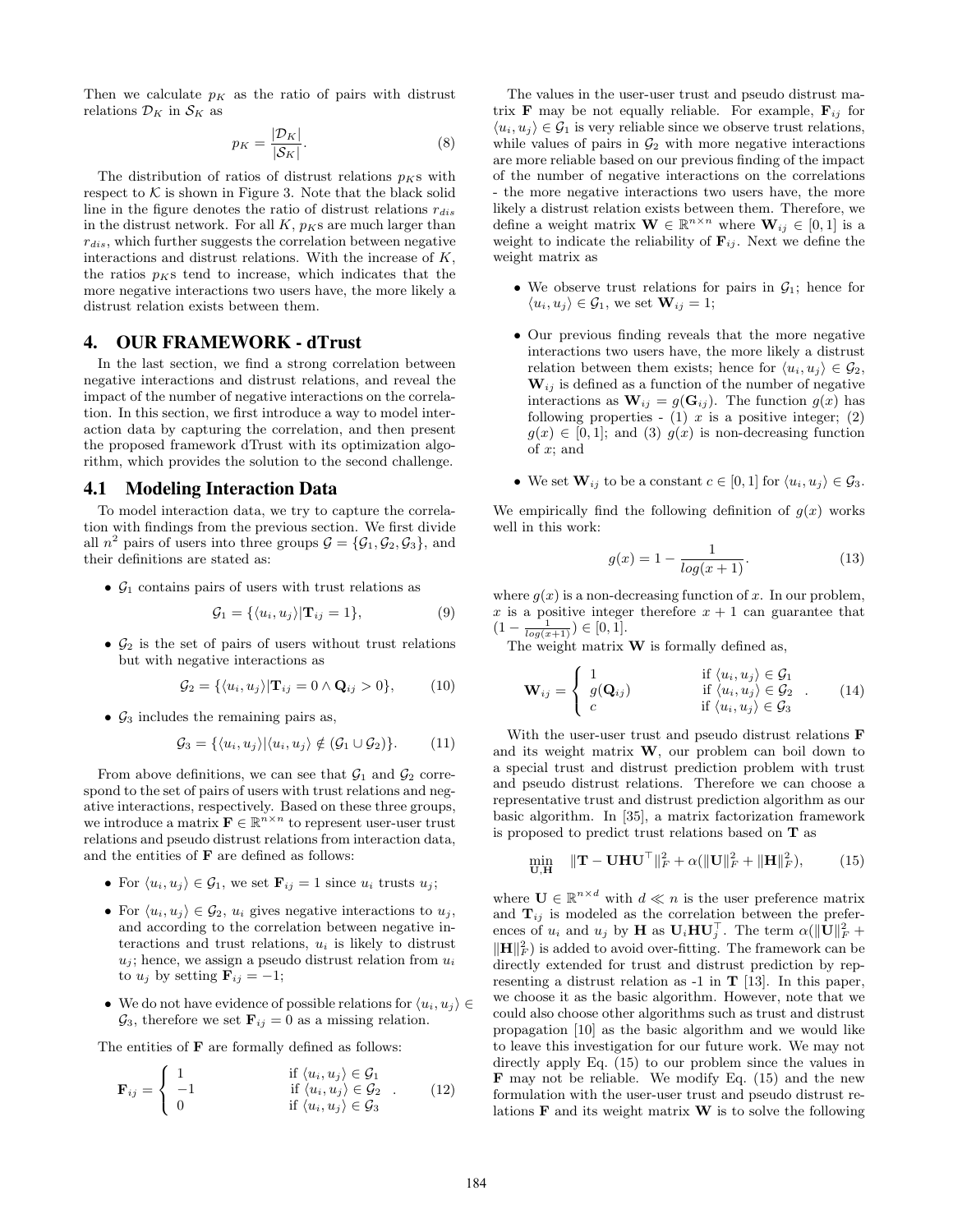optimization problem,

$$
\min_{\mathbf{U}, \mathbf{H}} \quad \sum_{i=1}^{n} \sum_{j=1}^{n} \left( \mathbf{W}_{ij} (\mathbf{F}_{ij} - \mathbf{U}_{i} \mathbf{H} \mathbf{U}_{j}^{\top}) \right)^{2} + \alpha (\|\mathbf{U}\|_{F}^{2} + \|\mathbf{H}\|_{F}^{2}),
$$
\n(16)

where the formation in Eq. (16) allows us to consider the reliability of values in **F** by **W**. The contribution of  $\mathbf{F}_{ij}$  to the learning process is controlled by  $\mathbf{W}_{ij}$ . A large value of  $\mathbf{W}_{ij}$ , indicating the high reliability of  $\mathbf{F}_{ij}$ , will force  $\mathbf{U}_i \mathbf{HU}_j^\top$ to tightly fit  $\mathbf{F}_{ij}$  while  $\mathbf{U}_i \mathbf{HU}_j^\top$  will loosely approximate  $\mathbf{F}_{ij}$ when  $\mathbf{W}_{ij}$  is small.

To model interaction data, we introduce the concept of pseudo distrust relations and the significance is three-fold. First, it provides a way to model interaction data. Second, it helps us boil down the studied problem into a special trust and distrust prediction problem. Finally it allows us to exploit some social theories for signed networks since the introduction of pseudo distrust relations converts the trust unsigned network into a signed trust and pseudo distrust network. In the following subsection, we will introduce how to model one of the most important and popular social theories for signed networks balance theory.

#### **4.2 Modeling Balance Theory**

We use  $s_{ij}$  to denote the sign of the relation between  $u_i$ and  $u_j$  where  $s_{ij} = 1$  (or  $s_{ij} = -1$ ) if we observe a trust relation (or a distrust relation) between  $u_i$  and  $u_j$ . With these notations, balance theory suggests that a triad  $\langle u_i, u_j, u_k \rangle$ is balanced if

•  $s_{ij} = 1$  and  $s_{jk} = 1$ , then  $s_{ik} = 1$ ; or

• 
$$
s_{ij} = -1
$$
 and  $s_{jk} = -1$ , then  $s_{ik} = 1$ .

Note that balance theory is proposed for undirected networks and following a common practice [17], we ignore the directions of relations, and only consider the signs of relations (i.e., trust and distrust) when we apply balance theory to trust and pseudo distrust relations.

For a triad  $\langle u_i, u_j, u_k \rangle$ , there are four possible sign combinations  $(+,+,+)$   $(+,+,-)$   $(-,-,+)$  and  $(-,-,-)$ , while only  $(+,+,+)$ and  $(-,-,+)$  are balanced. We examine all triads in the studied dataset and find that more than 90% of them are balanced, which is consistent with observations in [17]. This result suggests that balance theory is a principle to understand the formation of trust and distrust relations. The introduction of pseudo distrust relations enables us to exploit balance theory, while exploiting balance theory in turn may help us mitigate the effects of unreliability of pseudo distrust relations, and potentially improves the distrust prediction performance.

There are three common ways to exploit social theories in social media mining including feature engineering, constraint generating, and objective defining [39]. In this work, we choose objective defining to model balance theory. For each user  $u_i$ , we introduce a one-dimensional latent factor  $r_i$  and we further assume that the trust or distrust relation between  $u_i$  and  $u_j$  due to the effect of balance theory is modeled as [42],

$$
\mathbf{F}_{ij} = r_i r_j,\tag{17}
$$

Next we will prove that Eq. (17) can capture balance theory with the following theorem:

Theorem 4.1. *Eq. (17) can capture balance theory. That is to say, with Eq. (17), we can have*

- *Case 1:* If  $sign(\mathbf{F}_{ij}) = 1$  and  $sign(\mathbf{F}_{jk}) = 1$ , we can *prove that*  $sign(\mathbf{F}_{ik}) = 1$ .
- *Case 2:* If  $sign(\mathbf{F}_{ij}) = -1$  and  $sign(\mathbf{F}_{jk}) = -1$ , we *can prove that*  $sign(\mathbf{F}_{ik}) = 1$ *.*

PROOF. Let us first prove *Case 1*. If  $sign(\mathbf{F}_{ij}) = 1$  and  $sign(\mathbf{F}_{ik}) = 1$ , we have  $sign(r_i r_j) = 1$  and  $sign(r_i r_k) = 1$ ; by multiplying  $sign(r_i r_j)$  and  $sign(r_j r_k)$ , we have  $sign(r_i r_j r_j r_k) = 1$ . Since  $sign(r_j^2) = 1$ , we get  $sign(r_i r_k) =$ 1, i.e.,  $sign(\mathbf{F}_{ik}) = 1$ .

We can use a similar process to prove *Case 2*. If  $sign(\mathbf{F}_{ij}) =$  $-1$  and  $sign(\mathbf{F}_{jk}) = -1$ , we have  $sign(r_i r_j) = -1$  and  $sign(r_j r_k) = -1$ ; by multiplying  $sign(r_i r_j)$  and  $sign(r_j r_k)$ , we have  $sign(r_i r_j r_j r_k) = 1$ . Since  $sign(r_j^2) = 1$ , we get  $sign(r_ir_k) = 1$ , i.e.,  $sign(\mathbf{F}_{ik}) = 1$ , which completes the proof.  $\square$ 

With the solutions to both challenges in the introduction section, next we will introduce the proposed framework with its optimization algorithm.

## **4.3 An Optimization Algorithm for dTrust**

In Eq. (16),  $\mathbf{F}_{ij}$  is modeled as  $\mathbf{U}_i \mathbf{HU}_j^{\top}$ , and it is modeled as  $r_i r_j$  due to the effect of balance theory. When we consider both,  $\mathbf{F}_{ij}$  can be modeled by combining Eqs. (16) and (17) as

$$
\mathbf{F}_{ij} = \mathbf{U}_i \mathbf{H} \mathbf{U}_j^\top + \lambda r_i r_j, \tag{18}
$$

where  $\lambda$  is introduced to control the contribution from balance theory. Then the proposed framework dTrust is to solve the following optimization problem,

$$
\min_{\mathbf{U}, \mathbf{H}, \mathbf{r}} \quad \sum_{i=1}^{n} \sum_{j=1}^{n} \left( \mathbf{W}_{ij} (\mathbf{F}_{ij} - \mathbf{U}_{i} \mathbf{H} \mathbf{U}_{j}^{\top} - \lambda r_{i} r_{j}) \right)^{2} + \alpha (\|\mathbf{U}\|_{F}^{2} + \|\mathbf{H}\|_{F}^{2} + \|\mathbf{r}\|_{2}^{2}), \tag{19}
$$

where  $\mathbf{r} = [r_1, r_2, \dots, r_n]^\top$  and the term  $\eta \|\mathbf{r}\|_2^2$  is introduced to avoid over-fitting. Eq. (19) can be rewritten to its matrix form as

$$
\min_{\mathbf{U}, \mathbf{H}, \mathbf{r}} \quad \|\mathbf{W} \odot (\mathbf{F} - \mathbf{U} \mathbf{H} \mathbf{U}^{\top} - \lambda \mathbf{r} \mathbf{r}^{\top})\|_{F}^{2} \n+ \alpha (\|\mathbf{U}\|_{F}^{2} + \|\mathbf{V}\|_{F}^{2} + \|\mathbf{r}\|_{2}^{2}),
$$
\n(20)

where ⊙ is the Hadamard product where  $(\mathbf{X}\odot \mathbf{Y})_{ij} = \mathbf{X}_{ij} \times$  $Y_{ij}$  for any two matrices **X** and **Y** with the same size.

Set  $\mathbf{A} = \mathbf{F} - \lambda \mathbf{r} \mathbf{r}^{\top}$  and let  $\mathcal{L}$  contain terms related to U and **H** in the objective function  $\mathcal J$  of Eq. (20), which can be rewritten as,

$$
\mathcal{L} = Tr(-2(\mathbf{W} \odot \mathbf{W} \odot \mathbf{A})\mathbf{U}\mathbf{H}^{\top}\mathbf{U}^{\top} + (\mathbf{W} \odot \mathbf{W} \odot \mathbf{U}\mathbf{H}\mathbf{U}^{\top})
$$

$$
\mathbf{U}\mathbf{H}^{\top}\mathbf{U}^{\top}) + \alpha(||\mathbf{U}||_{F}^{2} + ||\mathbf{V}||_{F}^{2})
$$
(21)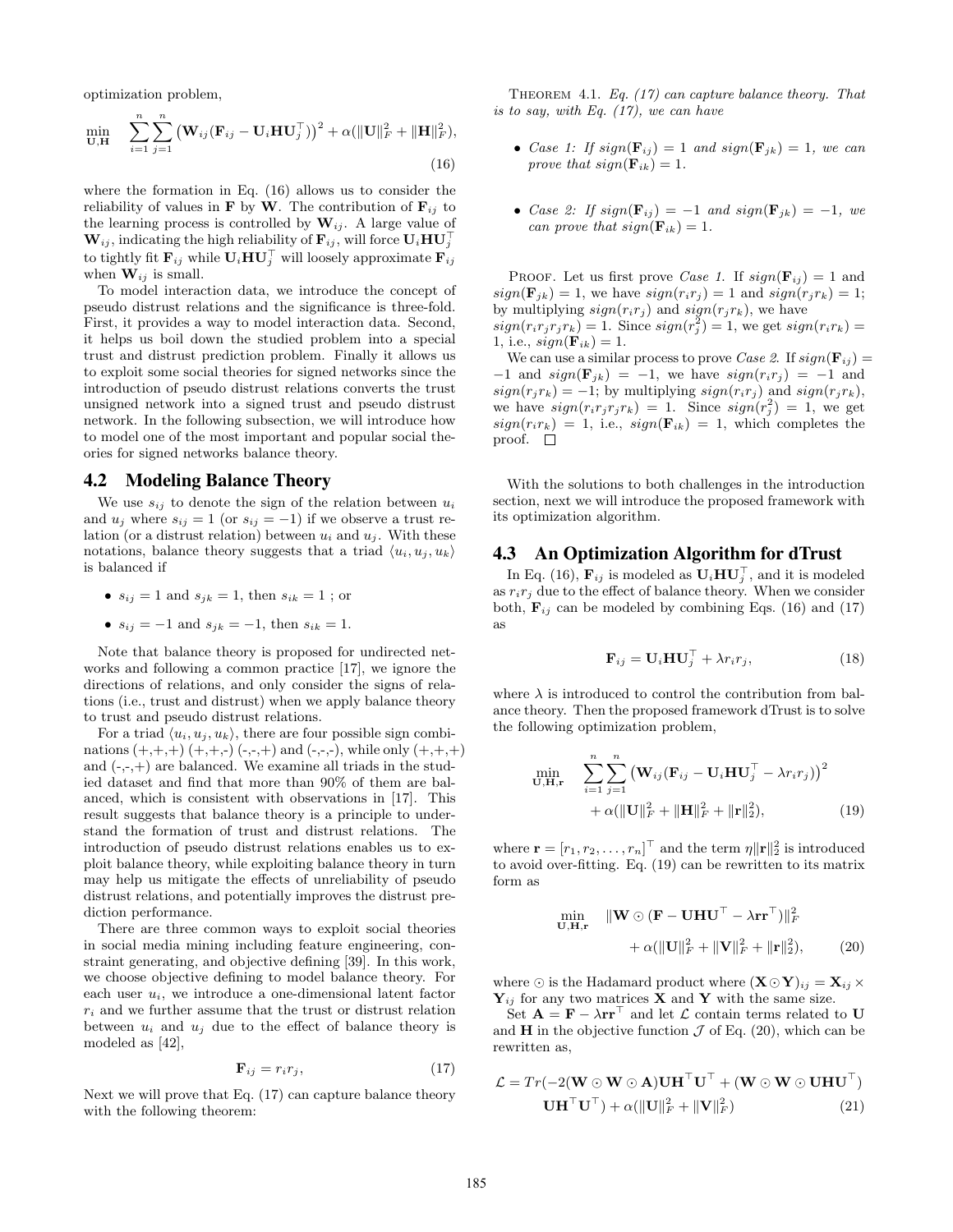the partial derivations of U and H with respective to  $\mathcal J$  can be obtained from  $\mathcal L$  are

$$
\frac{1}{2} \frac{\partial \mathcal{J}}{\partial U} = \frac{1}{2} \frac{\partial \mathcal{L}}{\partial U} =
$$
\n
$$
-(W \odot W \odot A)UH^{\top} - (W \odot W \odot A)^{\top}UH + \alpha U
$$
\n
$$
+(W \odot W \odot UHU^{\top})UH^{\top} + (W \odot W \odot UHU^{\top})^{\top}UH,
$$
\n
$$
\frac{1}{2} \frac{\partial \mathcal{J}}{\partial H} = \frac{1}{2} \frac{\partial \mathcal{L}}{\partial H} =
$$
\n
$$
- U^{\top} (W \odot W \odot A)U + U^{\top} (W \odot W \odot UHU^{\top})U + \alpha H
$$
\n(22)

Set  $\mathbf{B} = \mathbf{G} - \mathbf{U} \mathbf{H} \mathbf{U}^{\top}$  and let  $\mathcal{L}_r$  contain terms related to  $\mathbf r$  in  $\mathcal J$ , which can be rewritten as,

$$
\mathcal{L}_r = Tr(-2\lambda(\mathbf{W} \odot \mathbf{W} \odot \mathbf{B})\mathbf{r}\mathbf{r}^{\top} + \lambda^2(\mathbf{W} \odot \mathbf{W} \odot \mathbf{r}\mathbf{r}^{\top})\mathbf{r}\mathbf{r}^{\top}) + \alpha \|\mathbf{r}\|_2^2
$$
 (23)

then the partial derivation of **r** with respect to  $\mathcal{J}$  is

$$
\frac{1}{2} \frac{\partial \mathcal{J}}{\partial \mathbf{r}} = \frac{1}{2} \frac{\partial \mathcal{L}_r}{\partial \mathbf{r}} \n- \lambda (\mathbf{W} \odot \mathbf{W} \odot \mathbf{B}) \mathbf{r} - \lambda (\mathbf{W} \odot \mathbf{W} \odot \mathbf{B})^\top \mathbf{r} + \alpha \mathbf{r} \n+ \lambda^2 (\mathbf{W} \odot \mathbf{W} \odot \mathbf{r} \mathbf{r}^\top) \mathbf{r} + \lambda^2 (\mathbf{W} \odot \mathbf{W} \odot \mathbf{r} \mathbf{r}^\top)^\top \mathbf{r}
$$
\n(24)

With the partial derivations of  $U$ ,  $H$ , and  $r$ , a optimal solution of the objective function in Eq. (20) can be obtained through a gradient decent optimization method as shown in Algorithm 1.

| Algorithm 1: The Proposed Framework dTrust.                                                                                                                                    |
|--------------------------------------------------------------------------------------------------------------------------------------------------------------------------------|
| <b>Input</b> : User-user trust relations $T$ , user-review                                                                                                                     |
| authorship relations $P$ , user-review helpfulness ratings                                                                                                                     |
| $\mathbf{R}, \{d, \lambda\}.$                                                                                                                                                  |
| <b>Output</b> : A ranking list of pairs of users.                                                                                                                              |
| 1: Construct <b>W</b> and <b>F</b> from <b>T</b> , <b>P</b> , and <b>R</b>                                                                                                     |
| 2: Initialize $U$ , $H$ and $r$ randomly                                                                                                                                       |
| 3: while Not convergent do                                                                                                                                                     |
| Calculate $\frac{\partial \mathcal{J}}{\partial \mathbf{H}}$ , $\frac{\partial \mathcal{J}}{\partial \mathbf{H}}$ and $\frac{\partial \mathcal{J}}{\partial \mathbf{r}}$<br>4: |
| 5: Update $\mathbf{U} \leftarrow \mathbf{U} - \gamma_u \frac{\partial \mathcal{J}}{\partial \mathbf{U}}$                                                                       |
| 6: Update $\mathbf{H} \leftarrow \mathbf{H} - \gamma_h \frac{\partial \mathcal{J}}{\partial \mathbf{H}}$                                                                       |
| Update $\mathbf{r} \leftarrow \mathbf{r} - \gamma_r \frac{\partial \mathcal{J}}{\partial \mathbf{r}}$<br>7:                                                                    |
| 8: end while                                                                                                                                                                   |
| 9: Set $\hat{\mathbf{F}} = \mathbf{U} \mathbf{H} \mathbf{U}^{\top} + \lambda \mathbf{r} \mathbf{r}^{\top}$                                                                     |
| 10: Set $\mathcal{D} = \{ \langle u_i, u_j \rangle   sign(\hat{\mathbf{F}}_{ij}) = -1 \}$                                                                                      |
| 11: Ranking pairs of users in $\mathcal{D}$ (e.g., $\langle u_i, u_j \rangle$ ) according to                                                                                   |
| $ \hat{\mathbf{F}} $ (e.g., $ \hat{\mathbf{F}}_{ij} $ ) in a descending order                                                                                                  |

Next we briefly review Algorithm 1. In line 1, we construct the trust and pseudo distrust relation matrix F and its weight matrix  $W$  from user-user trust relations  $T$ , userreview authorship relations P, and user-review helpfulness ratings  $\bf R$ . From line 3 to line 8, we update  $\bf U$ ,  $\bf H$  and  $\bf r$ until convergence where  $\gamma_u$ ,  $\gamma_h$  and  $\gamma_r$  are learning steps, which are chosen to satisfy Goldstein Conditions [29]. After learning the user preference matrix U, H and r via Algorithm 1, the reconstructed trust and distrust matrix is  $\hat{\mathbf{F}} = \mathbf{U} \mathbf{H} \mathbf{U}^{\top} + \lambda \mathbf{r} \mathbf{r}^{\top}$ . Finally we predict pairs  $\langle u_i, u_j \rangle$  whose  $sign(\hat{\mathbf{F}}_{ij}) = -1$  as a distrust relation with confidence  $|\hat{\mathbf{F}}_{ij}|$ .

# **5. EXPERIMENTS**

In this section, we conduct experiments to evaluate the effectiveness of the proposed framework. In particular, we try to answer two questions via experiments - (1) can the proposed framework predict distrust information indirectly with interaction data? and (2) how do the components of dTrust affect its performance? We begin by introducing experimental settings, then design experiments to seek answers for these questions and finally we do analysis on the important parameters of dTrust.

#### **5.1 Experimental Settings**

Before answering above two questions, we first introduce the experimental settings in this subsection. Let  $A$  be the set of pairs with trust relations in the dataset introduced in Section 3.1 and we sort  $A$  in a chronological order in terms of the time when pairs established trust relations. Assume that there are  $x\%$  of pairs in A establishing trust relations until time  $t_x$ . For each  $x$ , we collect trust relations, distrust relations, user-review authorship relations and userreview helpfulness ratings until time  $t_x$  to form a evaluation dataset *Epinionsx*. In this paper, we vary x as  $\{50, 70, 100\}$ and correspondingly we construct three evaluation datasets from the dataset introduced in Section 3.1, i.e., *Epinions50*, *Epinions70* and *Epinions100*. The purpose of varying the values of  $x$  is to investigate the performance of the proposed framework on Epinions datasets with different statistics.

For each dataset, we use  $T$  and  $\mathcal O$  to denote sets of pairs of users with and without trust relations.  $D$  is the set of pairs with distrust relations, which is a subset of  $\mathcal{O}$ . We follow the common metric for trust/distrust evaluation in [19, 35] to assess the prediction performance. In detail, each predictor ranks pairs in  $\mathcal O$  in a descending order of confidence and we take the first  $|\mathcal{D}|$  pairs as the set of predicted distrust relations, denoting  $P$ . Then the prediction quality is,

$$
PQ = \frac{|\mathcal{P} \cap \mathcal{D}|}{|\mathcal{D}|} \tag{25}
$$

where  $|\cdot|$  denotes the size of a set. As noticed in [19], *the PQ value is usually low and to more meaningfully represent predictor quality, a random predictor is usually used as a baseline method* . Each experiment is repeated 10 times and we report the average performance.

## **5.2 Performance of Distrust Prediction**

To the best of our knowledge, we are the first to study the predictability of distrust in social media; hence, there are no existing baseline methods. However, to answer the first question, we still build the following baseline methods:

- *lowTP*: Some social scientists believe distrust as the negation of trust and support that trust and distrust are two ends of the same conceptual spectrum [33, 1]. If distrust was the negation of trust, distrust information can be predicted from low trust, which can be obtained by trust prediction. *lowTP* first uses trust propagation in [10] to compute trust scores of pairs of users. The smaller the trust score, the higher the prediction confidence.
- *lowMF*: Similar to lowTP, lowMF uses low trust scores to predict distrust. lowMF uses a matrix factorization method to obtain trust scores [35].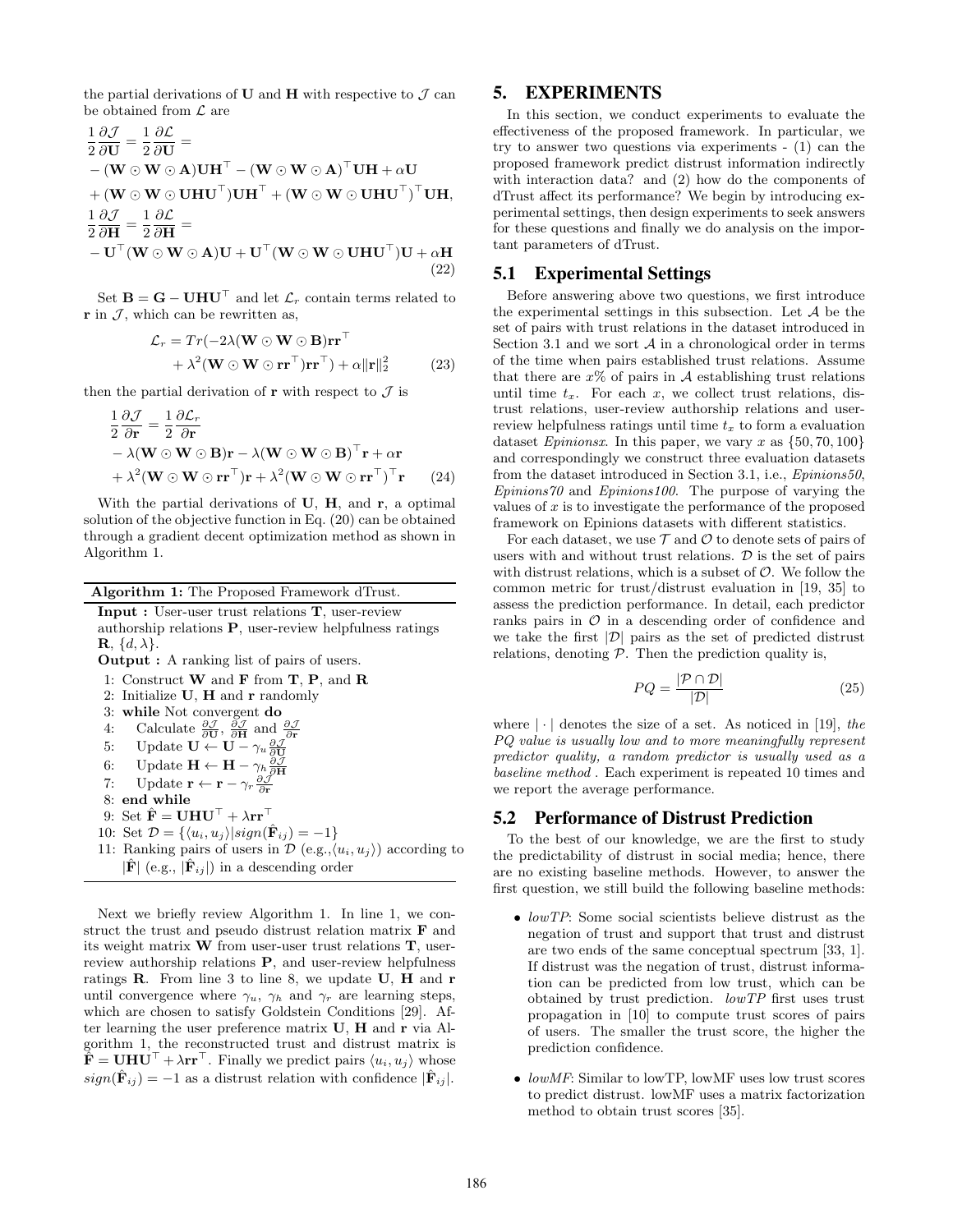

#### Figure 4: Performance Comparison of Different Predictors.

- *negInter*: This method is based on the strong correlation between negative interactions and distrust relations. *negInter* ranks pairs of users based on the numbers of negative interactions. The larger the number of negative interactions, the higher the prediction confidence.
- *random*: this predictor ranks pairs of users randomly. [19] suggests that a random predictor should be used as a baseline method to meaningfully demonstrate the predictor quality since the PQ value is usually low.

For baseline methods with parameters, we try various values of these parameters and report the best performance. For dTrust, we set  $\lambda = 0.1$ , and empirically set  $\{d = 250, \alpha =$ 0.1}. More details about parameter analysis for dTrust will be discussed later in this section. The comparison results are shown in Figure 4.

We make the following observations:

- If distrust is the negation of trust, low trust from trust prediction should accurately indicate distrust. However, we observe that most of the time, the performance of *lowTP* and *lowMF* is worse than that of *random*. These results provide evidence from the computational perspective that distrust is not the negation of trust.
- The performance of *negInter* is much better than that of *random*, which further demonstrates the existence of a strong correlation between negative interactions and distrust relations.
- dTrust always outperforms baseline methods. There are two potential contributors for this improvement. First dTrust incorporates interaction data via the trust and pseudo distrust relations F, which is controlled by the weight matrix W. Second, dTrust models balance theory based on trust and pseudo distrust relations from F. More details about the effects of these components on the performance of dTrust will be discussed in the following subsection.

We perform t-test on all results and the t-test results indicate that all improvement is significant. In summary, performance comparison between the random predictor and the



Figure 5: Component Analysis for dTrust.

proposed framework dTrust suggests that dTrust can accurately predict distrust relations by incorporating interaction data and modeling balance theory, which correspondingly answers the first question.

## **5.3 Component Analysis for dTrust**

dTrust has two important components - (1) incorporating interaction data by the user-user trust and pseudo distrust matrix  $\mathbf{F}$ , and (2) modeling balance theory based on  $\mathbf{F}$ . In this subsection, we investigate the effects of these components on the performance of dTrust to answer the second question. In detail, we systematically eliminate their effects from dTrust by defining its variants as follows,

- *dTrust*\*FW* Eliminating the effect of incorporating interaction data **F** by defining  $g(x) = 0$  in **W**;
- $d$ *Trust* $\setminus BT$  Eliminating the effect of balance theory by setting  $\lambda = 0$  in Eq. (20); and
- *dTrust*\*FWBT* Eliminating the effects of both components by defining  $g(x) = 0$  in **W** and setting  $\lambda = 0$ in Eq. (20);

The results are shown in Figures 5 and "random" in the figure represents the performance of randomly guessing. The following can be observed:

- When eliminating the effect from incorporating interaction data, the performance of *dTrust*\*FW* reduces dramatically. By setting  $g(x) = 0$  in W, F only incorporate trust relations in T. These results suggest not only that it is difficult, if possible, to predict distrust relations from only trust relations, but also that dTrust enables distrust prediction by incorporating interaction data.
- When eliminating the effect of balance theory, the performance of *dTrust*\*BT* degrades. Compared to dTrust, the performance of *dTrust*\*BT* reduces 0.01401, 0.01723 and 0.01847 for *Epinions50*, *Epinions70* and *Epinions100*, respectively. These results demonstrate that modeling balance theory based on F can improve prediction performance.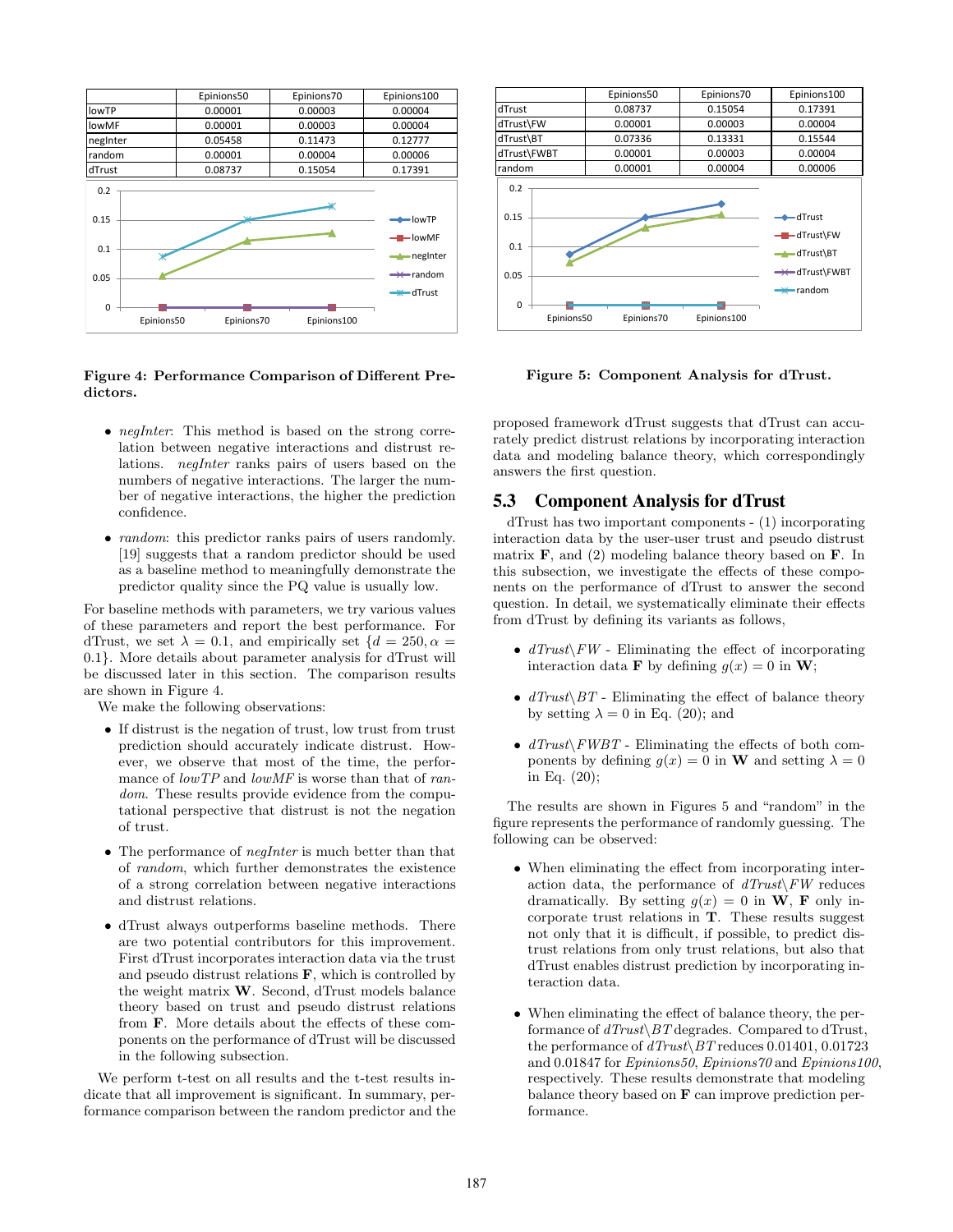|                            | Epinions <sub>50</sub> | Epinions <sup>70</sup> | $E$ pinions $100$ |
|----------------------------|------------------------|------------------------|-------------------|
| $q(x) = 0$                 | 0.00001                | 0.00003                | 0.00004           |
| $q(x)=1$                   | 0.05812                | 0.11686                | 0.13039           |
| $q(x) = random$            | 0.05905                | 0.11763                | 0.13207           |
| $=1$<br>q(x)<br>$log(x+1)$ | 0.08737                | 0.15054                | 0.17391           |

Table 2: Difference Definitions of  $q(x)$  for W. Note that "random" in the table denotes that we randomly assign values in [0, 1] to the function.

• When eliminating both effects, the performance of *dTrust*\*FWBT* is the same as that of *dTrust*\*FW*. As mentioned above, the introduction of  $\bf{F}$  to incorporate interaction data enables the modeling of balance theory.

In summary, the introduction of the trust and pseudo distrust matrix F to incorporate interaction data for dTrust enables not only distrust prediction but also modeling balance theory mathematically, which can further improve the performance of dTrust.

#### **5.4 Parameter Analysis for dTrust**

There are two important parameters to control two major components of dTrust - (1) **W** controlling **F** to incorporate interaction data; and (2)  $\lambda$  controlling the contribution from balance theory. In this section, we investigate the impact of each of these parameters on dTrust by fixing the other to see how the performance of dTrust varies.

W is defined based on the function  $g(x)$  to control the contribution from incorporating interaction data. We investigate the impact of W on the proposed framework by choosing different types of  $g(x)$  for the following questions:

- What is the performance of the proposed framework if we discard the impact of the number of negative interactions by giving  $g(x)$  a non-zero constant?
- If we randomly assign values of  $g(x)$ , what is the performance of the proposed framework dTrust?

We fix  $\lambda = 0.1$ , the results of dTrust with different choices of  $g(x)$  are shown in Table 2. Note that "random" in the table denotes that we randomly assign values in [0, 1] to the function. We make the following observations

- When  $g(x) = 0$ , we eliminate negative interactions and the performance reduces dramatically. This result demonstrates the importance of incorporating interaction data.
- Compared to the performance of  $g(x) = 1 \frac{1}{\log(x+1)}$ , the performance  $g(x)$  with a non-zero constant degrades a lot. These results suggest that modeling the impact of the number of negative interactions on the correlation can improve the performance of dTrust.
- Compared to the performance of  $g(x) = 1 \frac{1}{\log(x+1)}$ , the performance  $g(x)$  with random values also reduces a lot. These results directly suggest that  $g(x)$  should not be random values, and further demonstrate the importance of modeling the impact of the number of negative interactions by W.



Figure 6: Impact of Balance Theory on dTrust.

After answering above two questions, we can conclude that (1)  $g(x)$  in W should not be random values; (2) defining  $g(x)$  based on the number of negative interactions can significantly improve the performance of dTrust.

To investigate the parameter  $\lambda$ , we set  $g(x) = 1 - \frac{1}{\log(x+1)}$ and vary  $\lambda$  as  $\{0, 0.001, 0.01, 0.1, 0.5, 1, 5, 10\}$ . The performance variation with respect to  $\lambda$  is depicted in Figure 6. In general, with the increase of  $\lambda$ , the performance first increases, reaches its peak value and then decreases dramatically. This pattern may be useful for us to determine the optimal value of  $\lambda$  in practice. In detail, when  $\lambda$  increases from 0 to 10, we have the following observations

- When  $\lambda = 0$ , eliminating the effect of balance theory from dTrust, to  $\lambda = 0.1$ , the performance increases a lot. For example, the accuracy increases from 0.0734 with  $\lambda = 0$  to 0.0874 with  $\lambda = 0.1$  in *Epinions50*. These results directly demonstrate the importance of modeling balance theory based on F for dTrust.
- When  $\lambda$  increases from 1 to 10, the performance reduces dramatically. When  $\lambda$  is large, the balance theory component will dominate the learning process, which may result in inaccurate estimations of  $U$ ,  $H$  and  $r$  for dTrust.

An appropriate incorporation of balance theory into dTrust based on the trust and pseudo distrust relation matrix F can greatly improve the performance of distrust prediction.

## **6. RELATED WORK**

In this section, we first briefly review distrust in social sciences. As mentioned in the problem statement section, the studied problem is related to traditional trust prediction and prediction with both trust and distrust relations. Some work considers trust relations as positive relations and distrust relations as negative relations, and then trust and distrust prediction problem is converted into link prediction in signed networks [17, 42]. Therefore, we also briefly review related work from trust prediction, and link prediction in signed networks.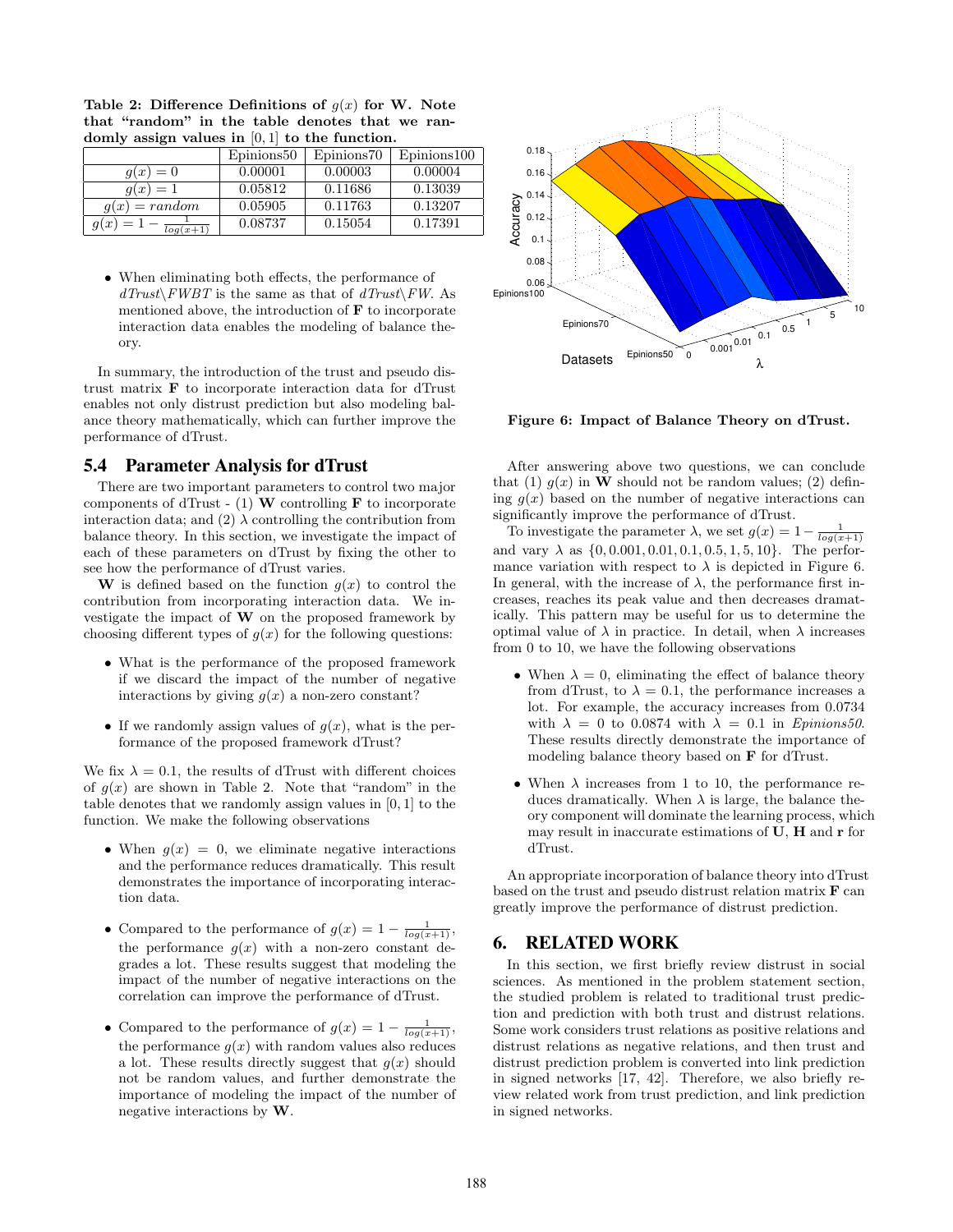# **6.1 Distrust in Social Sciences**

In social sciences, the conceptual counterpart of trust, distrust, is considered as important and complex as trust [26, 16, 11, 6]. For example, [34, 4] claim that trust and distrust help a decision maker reduce uncertainty and vulnerability (i.e., risk) associated with decision consequences; and [6] indicates that only distrust can irrevocably exclude services from being selected at all. There is a basic problem about distrust - what is the relation between trust and distrust. Answering this question is significant. If trust and distrust are the same, lack of distrust research matters little; however, if they are different, the lack of distrust research could be problematic because distrust may have unique impact. Some researchers believe distrust simply means a low level of trust, hence evidence of high trust was always regarded as being that of low distrust, and outcomes of high trust would be identical to those of low distrust [33, 1, 14]. Others believe distrust is a concept entirely separate from trust [18, 15]. For example, in [18, 27], three reasons are proposed to prove that trust and distrust are separate:(1) they separate empirically; (2) they coexist; and (3) they have different antecedents and consequents.

#### **6.2 Trust Prediction**

Most existing trust prediction algorithms can be roughly categorized into two groups - supervised methods [20, 23] and unsupervised methods [10, 35]. There are usually two steps for supervised methods. First, they extract features from available sources to represent each pair of users and consider the existence of trust relations as labels. Second, they train a binary classifier based on the representation with extracted features and labels. For example, in [20], a taxonomy is developed to systematically organize an extensive set of features for predicting trust relations and the features include user and interaction factors. User factors contain rater-related, writer-related, or commenter-related; and Viet-An Nguyen et al. [28] proposes various trust prediction models based on a well-studied Trust Antecedent Framework used in management science, capturing the three following factors: ability, benevolence and integrity. Unsupervised methods usually take advantage of some properties of trust to infer unknown trust relations. A trust propagation method is proposed in [10], which introduces four types of atomic propagations such as direct propagation, co-citation propagation, transpose propagation and trust coupling propagation. In [8], algorithms for inferring binary and continuous trust values from trust networks are proposed based on various properties of trust such as transitivity, composability and asymmetry. The user-user trust relation matrix should be low-rank and based on this property, a trust prediction algorithm is proposed based on low-rank matrix factorization in [35].

## **6.3 Link Prediction in Signed Networks**

Link prediction in signed networks has attracted increasing attention in recent years. In [10], an algorithm based on trust and distrust propagation is proposed to predict trust and distrust relations. In [17], local-topology-based features based on balance theory are extracted to improve the performance of a logistic regression classifier in signed relation prediction. In [7], a trust and distrust prediction algorithm is proposed by combining an inference algorithm that relies on a probabilistic interpretation of trust based on random

graphs with a modified spring-embedding algorithm. In [13], a low-rank matrix factorization approach with generalized loss functions is proposed to predict trust and distrust relations. Features derived from longer cycles in signed network can be used to improve link prediction performance [3]. There is also recent work to predict the signs of links. In [42], authors proposed a framework to predict the signs of a given network. Tang et al. proposed a framework to incorporate social theories into a machine learning model and infer the signs of social relations in a target network by borrowing knowledge from a different source network [40]. In [43], the authors use the transfer learning approach to leverage sign information from an existing and mature signed network to predict signs for a newly formed signed social network. The sign prediction problem is also very different from the studied problem. The sign prediction problem predicts signs for existing relations; while our problem is to predict unknown distrust relations.

# **7. CONCLUSION**

Distrust is considered as important as trust and the value of distrust is widely recognized by social sciences. However, distrust is rarely studied in the online world because distrust information in the online world is often unavailable to the public. In this paper, we investigate whether we can obtain distrust information indirectly by studying the problem of predictability of distrust from public interaction data. We first identify that there is a strong correlation between negative interactions and distrust relations. The more negative interactions two users have, the more likely a distrust relation between them exists. Then we model a trust and pseudo distrust relation matrix from interaction data with the correlation, which not only enables distrust prediction but also allows us to model balance theory. Finally we propose a novel framework dTrust for distrust prediction by incorporating interaction data and modeling balance theory. Experimental results on real-world data show that the proposed framework dTrust can accurately predict distrust relations with interaction data. Further experiments are conducted to understand the importance of interaction data in predicting distrust relations.

There are several interesting directions needing further investigation. First since negative interactions can be found in many social media websites which only provide positive links (such as friendships in Facebook), it would be very interesting to apply the proposed framework to predict negative links with interaction data. Second, the current framework is an unsupervised method and chooses a matrix factorization method as the basic algorithm; we would like to investigate supervised methods and other basic algorithms for this problem. Finally, distrust relations inferred by the proposed framework may benefit various applications such as recommendation, and we plan to incorporate dTrust into these applications to improve performance.

#### **Acknowledgments**

The work is, in part, supported by Army Research Office (#025071), The Office of Naval Research (N000141410095) and a research fund from Yahoo Faculty Research and Engagement Program.